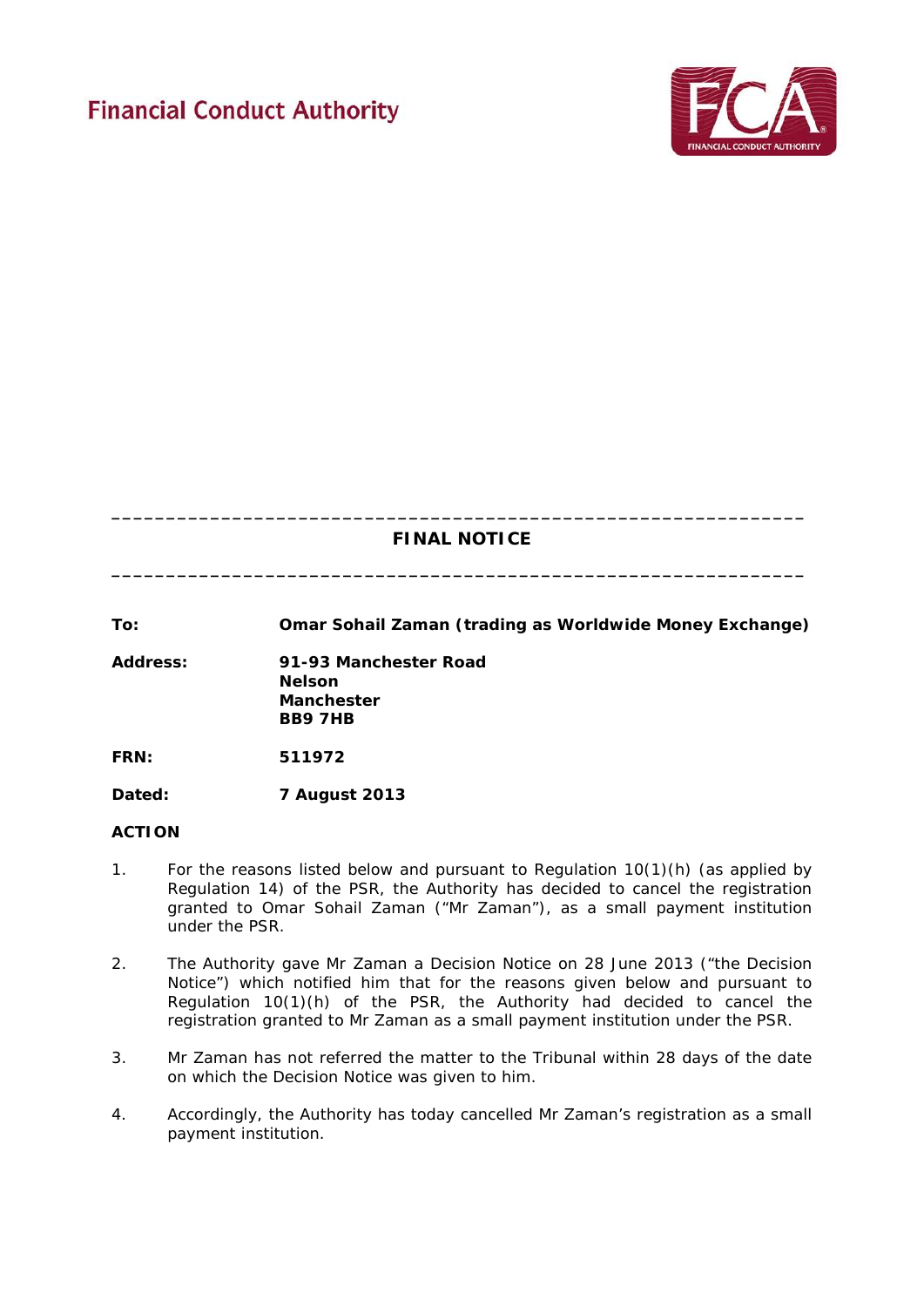# **DEFINITIONS**

5. The definitions below are also used in this Final Notice:

"the Act" means the Financial Services and Markets Act 2000;

"the Authority" means the body corporate previously known as the Financial Services Authority and renamed on 1 April 2013 as the Financial Conduct Authority;

"the PSR" means the Payment Services Regulations 2009;

"the Tribunal" means the Upper Tribunal (Tax and Chancery Chamber).

#### **REASONS FOR THE ACTION**

6. On the basis of the facts and matters and conclusions described in the Warning Notice given to Mr Zaman dated 17 May 2013, and in the Decision Notice, the Authority has concluded that Mr Zaman has repeatedly failed to pay fees and levies owed to the Authority and to promptly submit FSA057 returns, and has failed to respond adequately to the Authority's repeated requests that he does so. These failings lead the Authority to conclude that Mr Zaman has failed to demonstrate a readiness and willingness to comply with his ongoing regulatory obligations and to deal with the Authority in an open and co-operative way. Therefore it is desirable to cancel Mr Zaman's registration as a small payment institution in order to protect the interests of consumers, in accordance with Regulation 10(1)(h) of the PSR (as applied by Regulation 14).

### **DECISION MAKER**

7. The decision which gave rise to the obligation to give this Final Notice was made by the Regulatory Decisions Committee.

# **IMPORTANT**

8. This Final Notice is given to Mr Zaman in accordance with section 390(1) of the Act (as applied by paragraph 7(b) of Part 1 of Schedule 5 to the PSR).

# **Publicity**

- 9. Sections 391(4), 391(6) and 391(7) of the Act (as applied by paragraph 7(c) of Part 1 of Schedule 5 of the PSR) apply to the publication of information about the matter to which this Final Notice relates. Under those provisions, the Authority must publish such information about the matter to which this Final Notice relates as the Authority considers appropriate. The information may be published in such manner as the Authority considers appropriate. However, the Authority may not publish information if such publication would, in the opinion of the Authority, be unfair to Mr Zaman or prejudicial to the interests of consumers.
- 10. The Authority intends to publish such information about the matter to which this Final Notice relates as it considers appropriate.